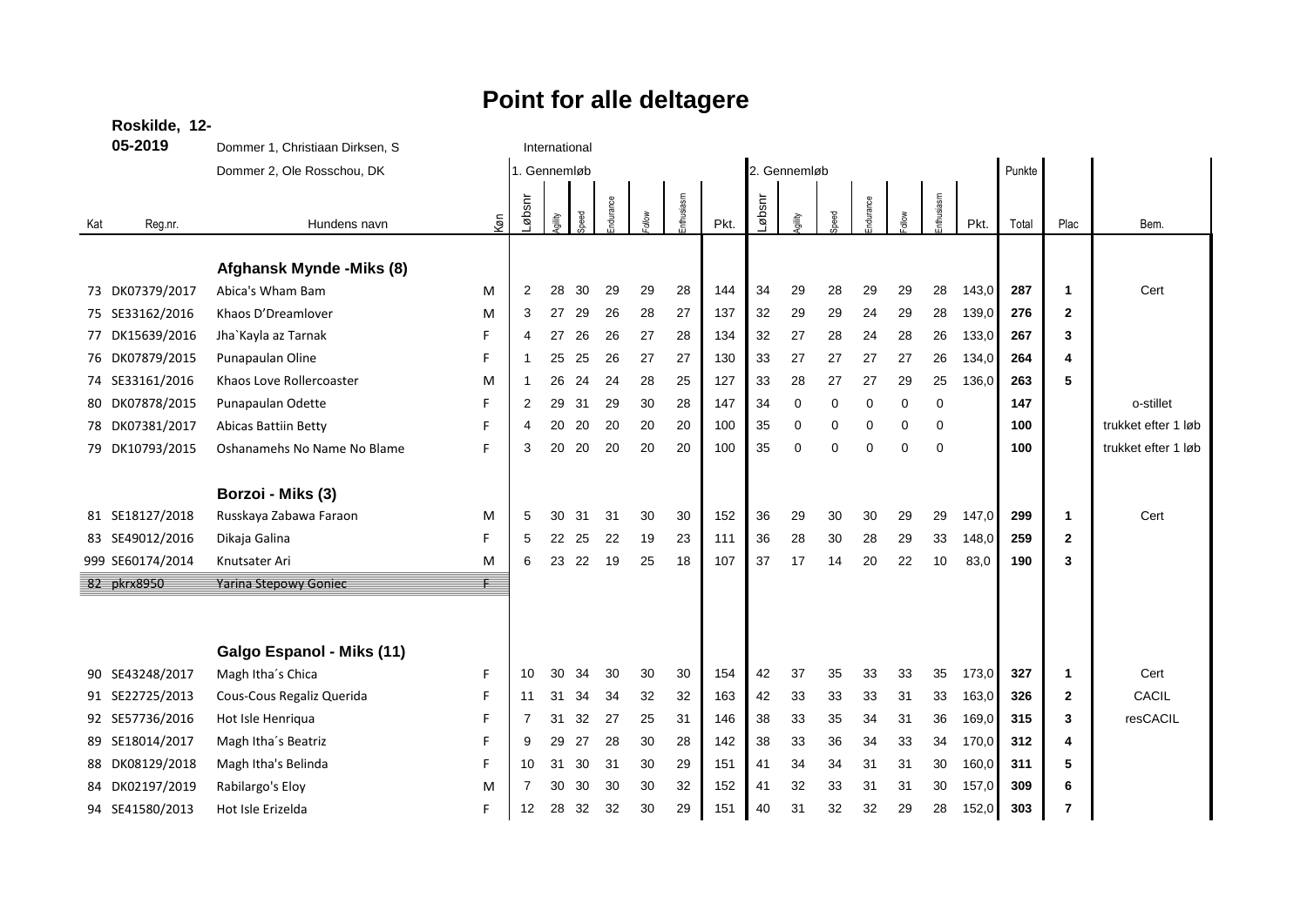| 87 SE10241/2015    | Sahejeev's Moby Dick              | M |    | 29    | 30 | 30 | 29 | 29 | 147 | 39 | 29 | 31 | 31 | 31 | 33 | 155,0 | 302 | 8                       |                  |
|--------------------|-----------------------------------|---|----|-------|----|----|----|----|-----|----|----|----|----|----|----|-------|-----|-------------------------|------------------|
| DK13708/2017<br>86 | Pierpoint Donatello               | M | 8  | 29    | 28 | 30 | 30 | 29 | 146 | 39 | 32 | 30 | 31 | 30 | 32 | 155,0 | 301 | 9                       |                  |
| 93 SE57735/2016    | Hot Isle Hyacinthoides Hispanica  | E | 11 | 30    | 30 | 31 | 30 | 29 | 150 | 40 | 30 | 29 | 30 | 30 | 30 | 149,0 | 299 | 10                      |                  |
| 85 SE22721/2013    | Cous-Cous Regaliz Amante          | M | 9  | 26    | 27 | 28 | 28 | 28 | 137 |    |    |    |    |    |    |       | 137 |                         | Trukket efter 1. |
| 95 SE36850/2017    | Awanata's Bonita                  | E |    |       |    |    |    |    |     |    |    |    |    |    |    |       |     |                         |                  |
|                    |                                   |   |    |       |    |    |    |    |     |    |    |    |    |    |    |       |     |                         |                  |
|                    | Hjortehund - Miks (2)             |   |    |       |    |    |    |    |     |    |    |    |    |    |    |       |     |                         |                  |
| 96 SE46225/2015    | Crathlint Doireann Dwyn           | F |    |       |    |    |    |    |     |    |    |    |    |    |    |       |     |                         |                  |
| 97 SE48286/2017    | Crathlint Eachna Eibhlin          | ₣ |    |       |    |    |    |    |     |    |    |    |    |    |    |       |     |                         |                  |
|                    |                                   |   |    |       |    |    |    |    |     |    |    |    |    |    |    |       |     |                         |                  |
|                    | Magyar Agar - Miks (2)            |   |    |       |    |    |    |    |     |    |    |    |    |    |    |       |     |                         |                  |
| FI48851/15<br>99   | Illa-Berek Áfonya For Blixten     | E | 13 | 29    | 27 | 29 | 30 | 29 | 144 | 43 | 29 | 28 | 25 | 27 | 29 | 138,0 | 282 | $\mathbf{1}$            | Cert, DKLCCH     |
| 98 FI29367/14      | Avenina's Etelka To Blixten       | E | 13 | 28 27 |    | 29 | 27 | 27 | 138 | 43 | 27 | 28 | 26 | 28 | 27 | 136,0 | 274 | $\overline{2}$          |                  |
|                    |                                   |   |    |       |    |    |    |    |     |    |    |    |    |    |    |       |     |                         |                  |
|                    | Sloughi - Miks (3)                |   |    |       |    |    |    |    |     |    |    |    |    |    |    |       |     |                         |                  |
| 102 DK04391/2018   | Mahnoor Sabiih al Sahra           | F | 14 | 27    | 28 | 30 | 23 | 28 | 136 | 44 | 29 | 30 | 31 | 28 | 30 | 148,0 | 284 | $\mathbf{1}$            | Cert             |
| 101 SE19371/2017   | Nesma                             | F | 14 | 23 27 |    | 27 | 28 | 24 | 129 | 44 | 26 | 27 | 27 | 28 | 29 | 137,0 | 266 | $\overline{2}$          |                  |
| 100 SE26917/2016   | Abd Al Jabbar Oekenhvind          | M | 15 | 27    | 28 | 27 | 30 | 27 | 139 |    |    |    |    |    |    |       | 139 |                         | Skadet           |
|                    |                                   |   |    |       |    |    |    |    |     |    |    |    |    |    |    |       |     |                         |                  |
|                    | Saluki - Male (20)                |   |    |       |    |    |    |    |     |    |    |    |    |    |    |       |     |                         |                  |
| 108 SE22624/2017   | Arriyad Sander                    | М | 21 | 30    | 32 | 32 | 29 | 31 | 154 | 54 | 30 | 32 | 30 | 29 | 30 | 151,0 | 305 | $\mathbf 1$             | Cert, CACIL      |
| 103 SE60197/2014   | Red Hawk's Mika Djamel            | M | 22 | 31    | 34 | 32 | 31 | 31 | 159 | 53 | 30 | 28 | 29 | 29 | 30 | 146,0 | 305 | $\overline{2}$          | Cert             |
| 121 SE59537/2017   | Red Hawk's Faysal Hadi            | M | 22 | 30    | 33 | 30 | 31 | 31 | 155 | 53 | 30 | 28 | 29 | 30 | 29 | 146,0 | 301 | 3                       |                  |
| 115 SE59442/2015   | Sharwassim Essam                  | M | 18 | 31    | 28 | 28 | 30 | 29 | 146 | 46 | 33 | 30 | 31 | 29 | 31 | 154,0 | 300 | $\overline{\mathbf{4}}$ | <b>ResCACIL</b>  |
| 113 SE54240/2016   | Shamali Kahar Al Dirw Ibn Jamal   | M | 25 | 30    | 29 | 30 | 30 | 30 | 149 | 45 | 31 | 30 | 30 | 30 | 30 | 151,0 | 300 | 5                       |                  |
| 118 SE 22623/2017  | Arriyad Saddam                    | M | 16 | 30    | 28 | 31 | 28 | 28 | 145 | 47 | 31 | 31 | 32 | 31 | 29 | 154,0 | 299 | 6                       |                  |
| 105 DK16244/2014   | Lulu Saluki Blowin In The Wind    | M | 21 | 29    | 31 | 30 | 28 | 29 | 147 | 45 | 31 | 32 | 30 | 30 | 29 | 152,0 | 299 | 7                       |                  |
| 114 DK08080/2017   | Noor Inca Coffee & Cognac Cashmir | M | 18 | 28    | 29 | 29 | 28 | 28 | 142 | 49 | 31 | 31 | 32 | 30 | 30 | 154,0 | 296 | 8                       |                  |
| 116 SE27873/2015   | Sharwassim Dahak                  | M | 19 | 30    | 31 | 29 | 30 | 31 | 151 | 54 | 28 | 29 | 30 | 28 | 30 | 145,0 | 296 | 9                       |                  |
| 110 DK11647/2015   | <b>Volante's Domenico</b>         | M | 23 | 29    | 28 | 27 | 30 | 29 | 143 | 48 | 31 | 30 | 29 | 31 | 30 | 151,0 | 294 | 10                      |                  |
| 109 SE36028/2017   | Al A'lim Khayal ben Ataya         | M | 25 | 29    | 31 | 28 | 29 | 29 | 146 | 46 | 28 | 29 | 31 | 30 | 30 | 148,0 | 294 | 11                      |                  |
| 122 DK06059/2019   | Majo's Palomino                   | M | 16 | 28    | 29 | 29 | 29 | 28 | 143 | 49 | 31 | 31 | 30 | 27 | 29 | 148,0 | 291 | 12                      |                  |
| 104 SE32965/2017   | Dahaqin Fajaruddin                | M | 24 | 29    | 28 | 28 | 28 | 28 | 141 | 50 | 26 | 28 | 27 | 27 | 26 | 134,0 | 275 | 13                      |                  |